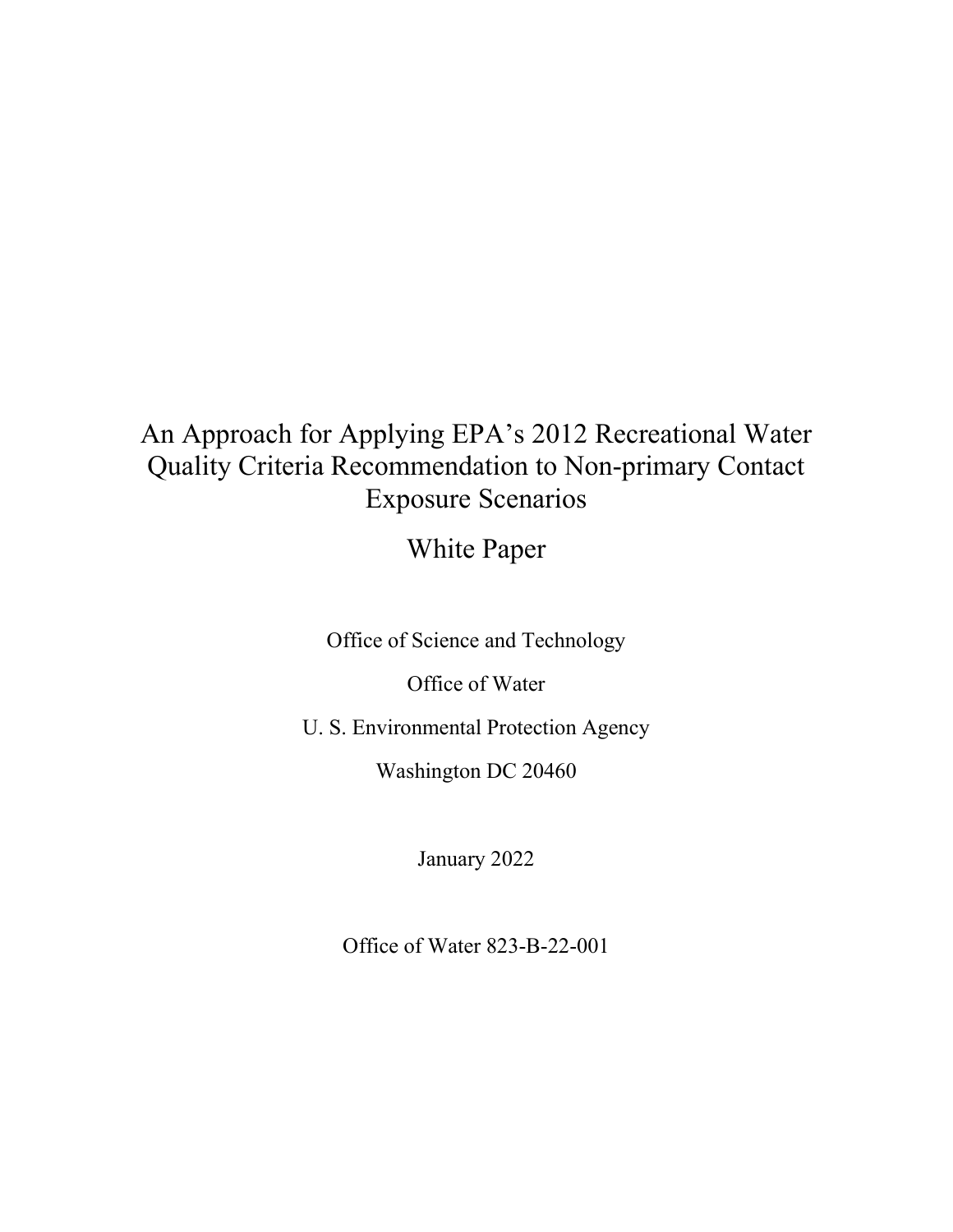## **Author:**

Gary Russo, Ph.D., Office of Water, Office of Science and Technology, Standards and Health Protection Division.

## **Lead Reviewer:**

Katherine Bentley, Office of Water, Office of Science and Technology, Health and Ecological Criteria Division (on detail from Region 3, Water Division).

## **Additional Reviewers (in alphabetical order):**

Shari Barash, Office of Water, Office of Science and Technology, Standards and Health Protection Division.

Betsy Behl, Office of Water, Office of Science and Technology, Health and Ecological Criteria Division.

Sara Hisel-McCoy, Office of Water, Office of Science and Technology, Standards and Health Protection Division.

Sharon Nappier, Office of Water, Office of Science and Technology, Health and Ecological Criteria Division (currently in Office of Water, Office of Policy Management and Engagement).

Jamie Strong, Ph.D., Office of Water, Office of Science and Technology, Health and Ecological Criteria Division (currently in Office of Research and Development, Center for Public Health and Environmental Assessment).

Lars Wilcut, Office of Water, Office of Science and Technology, Standards and Health Protection Division.

## **Acknowledgements:**

The author acknowledges Jeffery Soller of Soller Environmental, LLC for early concept development under ICF contract EP-C-11-005 (John Ravenscroft, EPA work assignment manager), and Alfred Dufour, Ph.D., Office of Research and Development, Center for Environmental Measurement and Modeling, for helpful comments and suggestions.

## **Notices**

This document has undergone contractor-led external peer review as well as a review process within the U.S. Environmental Protection Agency (EPA). This document has undergone final review and been approved for publication by the Standards and Health Protection Division and Health and Ecological Division in the Office of Science and Technology.

## **Disclaimer:**

This EPA document proposes an approach for adjusting EPA's existing §304(a) Recreational Water Quality Criteria recommendation for primary contact recreation that provides a similar risk of GI illness in non-primary contact exposure scenarios. This document does not change or substitute for any law, regulation, or any other legally binding requirement and is not legally enforceable. This document is not a regulation and does not impose legally binding requirements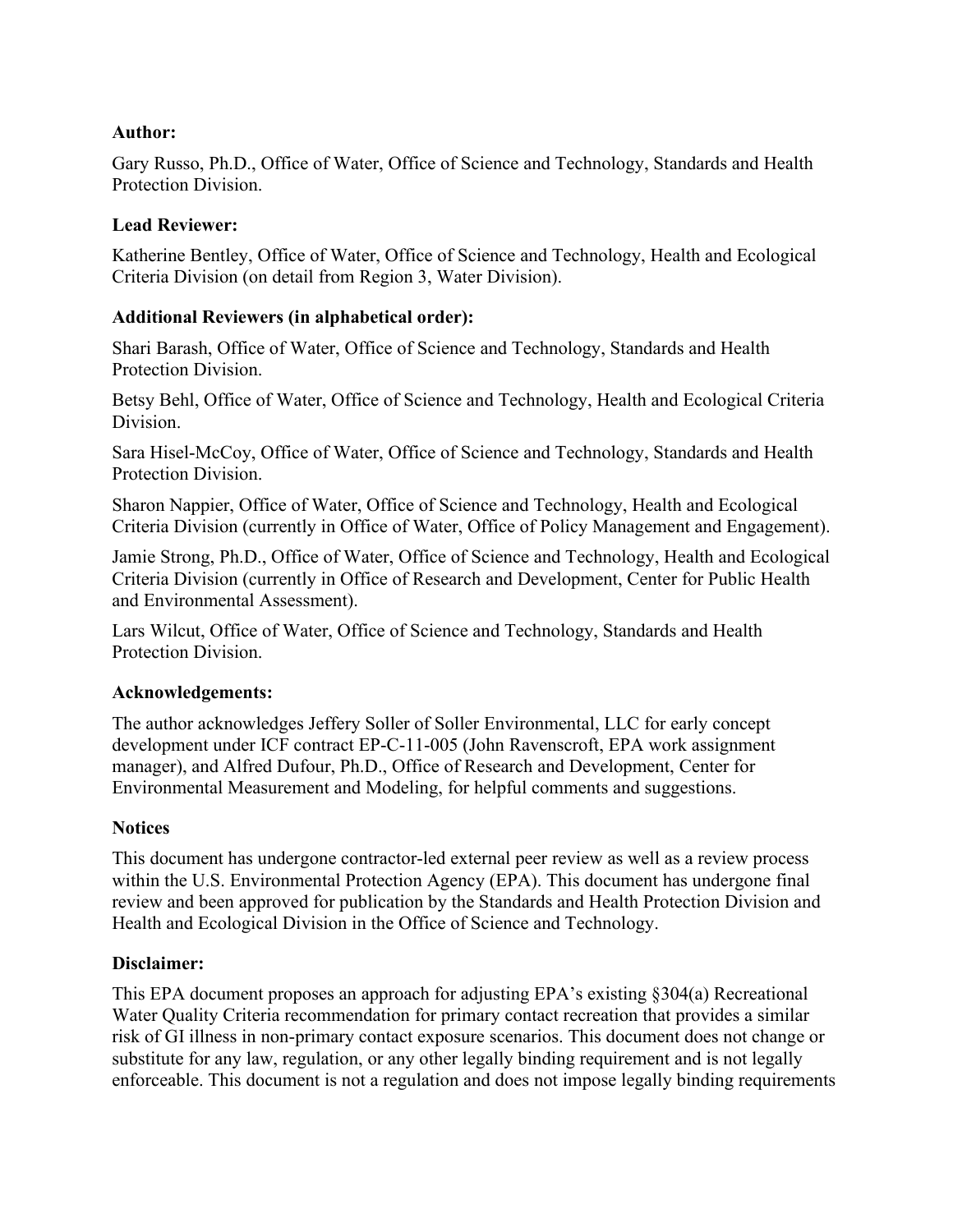on EPA, states, tribes, or the regulated community, and might not apply to a particular situation based upon the circumstances. EPA may change this document in the future.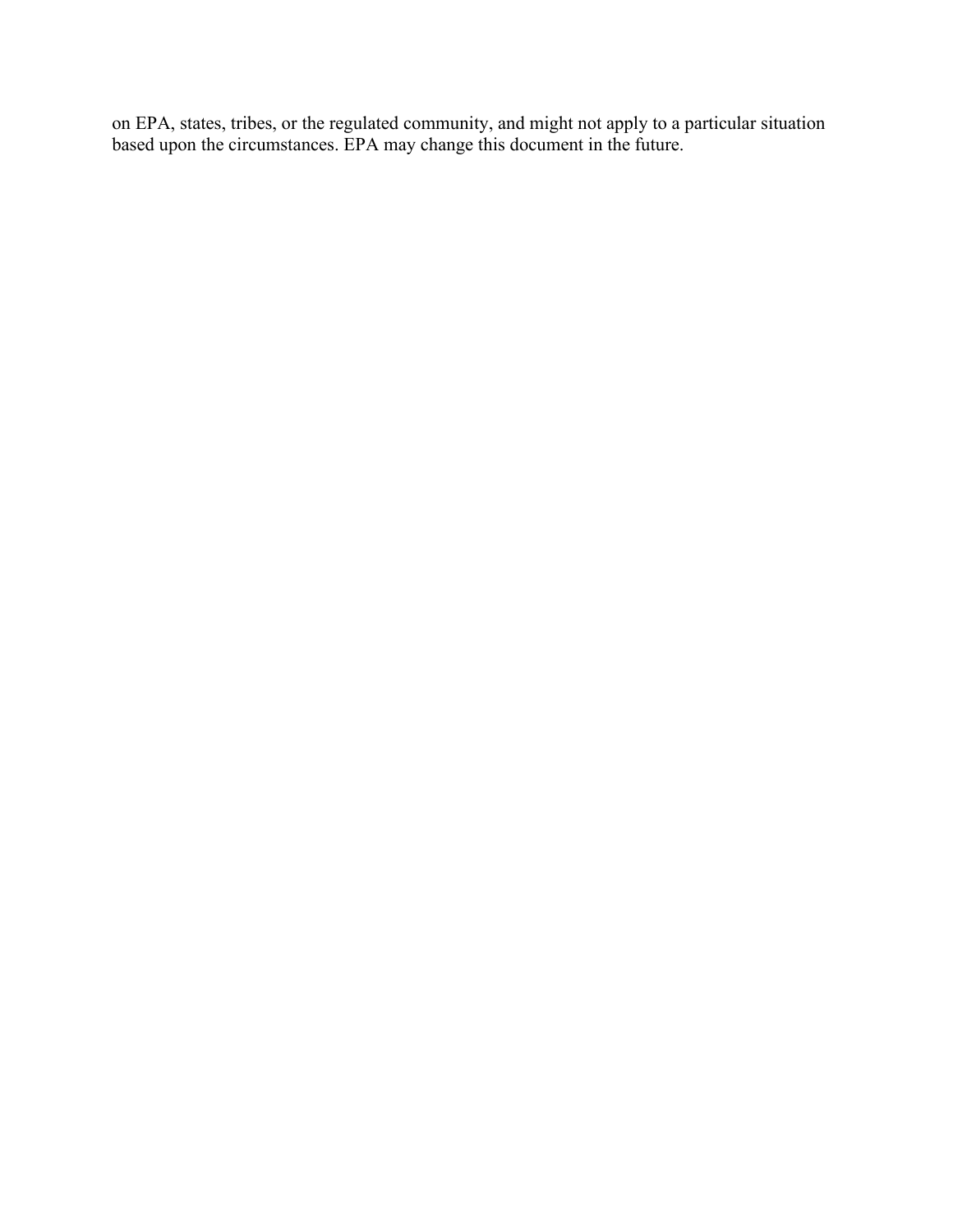## **Table of Contents**

| $\mathbf{1}$ .                                                                   |  |
|----------------------------------------------------------------------------------|--|
| Application of the methodology from EPA's 2012 RWQC to non-primary contact<br>2. |  |
| 2.1.                                                                             |  |
|                                                                                  |  |
| 2.3.                                                                             |  |
| 2.3.1.                                                                           |  |
| 2.3.2.                                                                           |  |
|                                                                                  |  |
| 2.3.4.                                                                           |  |
|                                                                                  |  |
| 3.                                                                               |  |
|                                                                                  |  |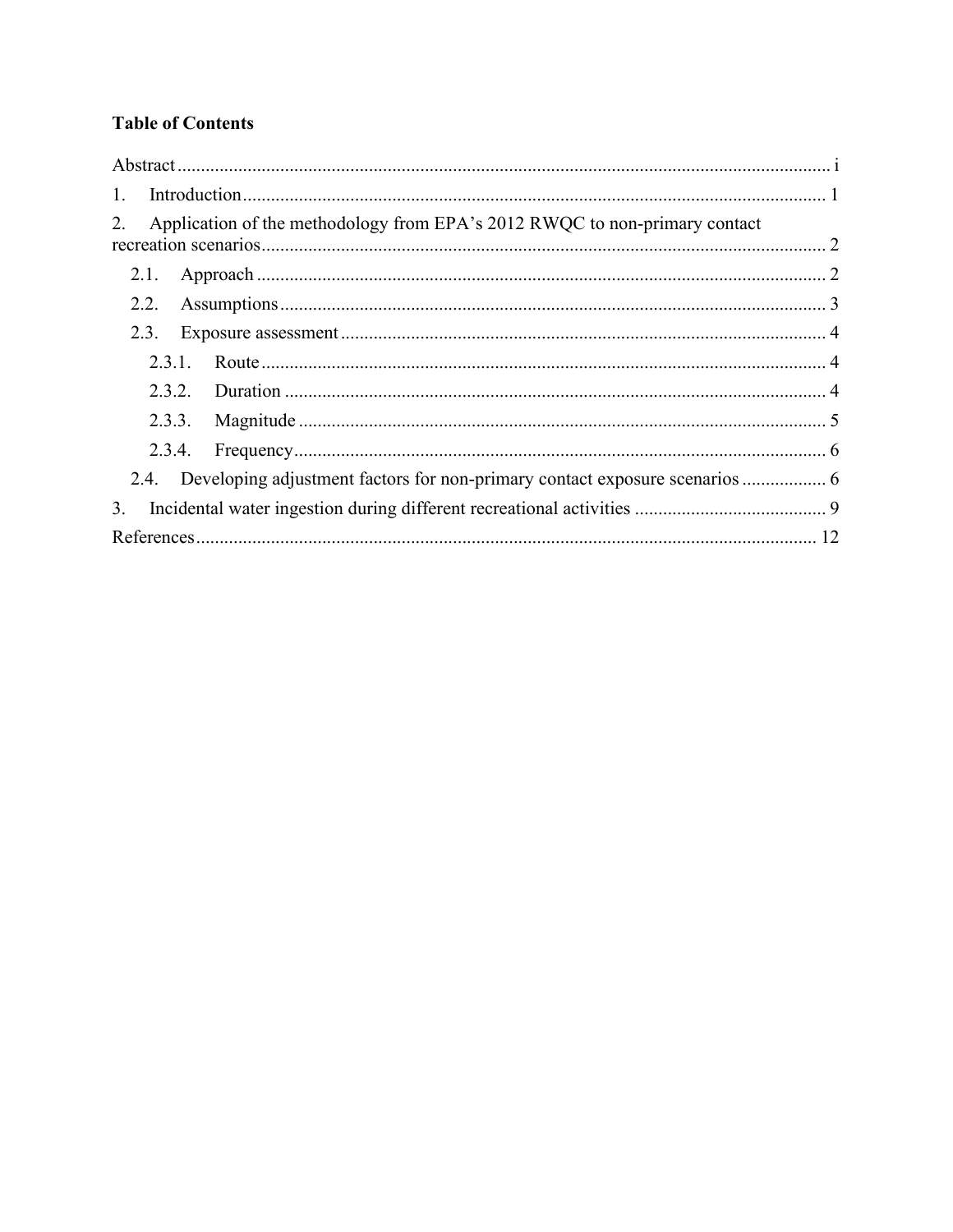#### <span id="page-4-0"></span>**Abstract**

EPA's 2012 Recreational Water Quality Criteria (RWQC) document describes primary contact recreation as "activities where immersion and ingestion are likely and there is a high degree of bodily contact with the water, such as swimming, bathing, surfing, water skiing, tubing, skin diving, water play by children, or similar water-contact activities." However, some states and authorized tribes adopt uses other than primary contact recreation. These other types of recreational uses have historically been dubbed secondary contact, limited water contact, limited body contact, partial body contact, incidental contact, or limited contact recreation (henceforth all referred to as non-primary contact recreation). Non-primary contact recreation is often associated with less ambient water contact and where immersion and ingestion of ambient water is less likely than primary contact recreation. Consequently, some states and tribes assign less stringent water quality values for non-primary contact recreation on the basis that less contact with pathogens in water compensates for a higher concentration of those pathogens resulting in the same overall risk of illness. However, there is limited information on how to determine water quality that would protect the public while engaging in non-primary contact recreation.

EPA proposes a method for applying non-primary contact exposure scenarios to the geometric mean and statistical threshold value in EPA's 2012 RWQC for primary contact recreation. This method characterizes exposure during different types of water recreation using quantitative data on the amount of incidental ingestion of ambient water. EPA derives an equation implementing this method as:

$$
C_{non-primary}^{FIB} = C_{primary}^{FIB} \times \frac{I_{primary}}{I_{non-primary}}
$$

where:

| $C_{primary}^{FIB} =$ | the concentration of fecal indicator bacteria (FIB) associated with a<br>particular risk of illness during primary contact recreation.                          |
|-----------------------|-----------------------------------------------------------------------------------------------------------------------------------------------------------------|
|                       | $C_{non-primary}^{FIB}$ = the concentration of FIB in the same ambient water associated with the<br>same risk of illness during non-primary contact recreation. |
| $I_{primary} =$       | the amount of ambient water incidentally ingested during primary<br>contact recreation as described in EPA's 2012 RWQC.                                         |
|                       | $I_{non-primary}$ the amount of ambient water incidentally ingested during a specific<br>non-primary contact recreational activity.                             |

When the value of  $C_{primary}^{FIB}$  equals a primary contact criterion magnitude specified in EPA's 2012 RWQC, the value  $C_{non-primary}^{FIB}$  represents a comparable non-primary contact magnitude with the same risk of illness. This method is an approach for adjusting EPA's existing §304(a) RWQC recommendation for primary contact recreation to provide a similar risk of GI illness in non-primary contact exposure scenarios. This method is not itself an EPA criterion recommendation pursuant to §304(a) of the Clean Water Act.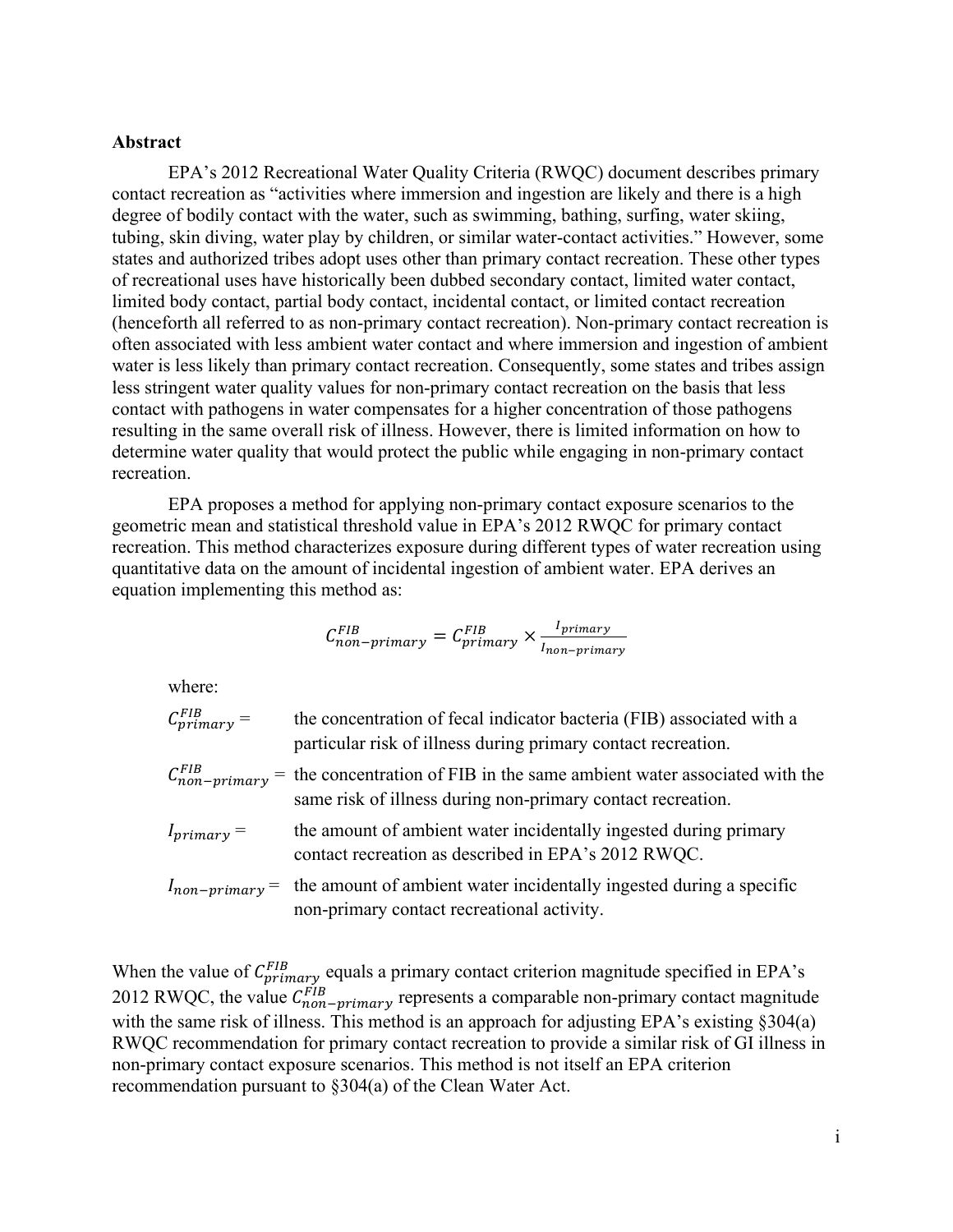#### <span id="page-5-0"></span>**1. Introduction**

Between 2000 and 2014 there were at least 140 untreated recreational water–associated outbreaks that caused at least 4,958 illnesses and two deaths (Graciaa et al., 2018). EPA's 2012 recreational water quality criteria (RWQC) recommendation (USEPA, 2012b) provides specific levels of protection from gastrointestinal illness associated with "primary contact" recreation. EPA's 2012 RWQC document describes primary contact recreation as "activities where immersion and ingestion are likely and there is a high degree of bodily contact with the water, such as swimming, bathing, surfing, water skiing, tubing, skin diving, water play by children, or similar water-contact activities." For some waters where primary contact activities do not occur, occurs seasonally, or where the water quality does not support primary contact recreation, some states and authorized tribes adopt other types of recreational uses. These other types of recreational uses have historically been dubbed secondary contact, limited water contact, limited body contact, partial body contact, incidental contact, or limited contact recreation (henceforth all referred to as non-primary contact recreation).

Non-primary contact recreation can also result in gastrointestinal illness (Dorevitch et al., 2012). However, non-primary contact recreation is presumed to be associated with less ambient water contact and where immersion and ingestion of ambient water is less likely compared to primary contact recreation. Consequently, water quality standards for non-primary contact recreation are often less stringent than EPA's recommendation for primary contact recreation based on the presumption that less contact with ambient water compensates for a higher pathogen concentration in recreational waters resulting in the same risk of illness. Some states have developed values for protection of non-primary contact recreation by multiplying EPA's RWQC recommendations for primary contact recreation by a factor of five and occasionally as high as ten. However, there is a limited or outdated scientific basis for developing or evaluating water quality standards for non-primary contact recreational uses. The multiplier value of five was derived from RWQC recommendations in a 1968 National Technical Advisory Committee report (Federal Water Pollution Control Administration, 1968) that EPA later assessed as insufficient (USEPA, 1986).

Although the scientific justification for previous multiplier values was limited, using a multiplier to adjust primary contact recreation values to address risk in non-primary contact exposure scenarios may be a reasonable approach. Illness risk associated with recreational exposure to ambient water is related to both the degree of exposure to water during recreation and the concentration of pathogens in that water (USEPA, 2012a). EPA's 2012 RWQC identifies gastrointestinal (GI) illness as the most appropriate health endpoint through the exposure route of oral ingestion. Individuals engaging in activities with greater water contact (i.e., greater exposure through oral ingestion) have a higher risk of GI illness compared to individuals engaging in activities with less water contact (i.e., less exposure through oral ingestion) (Russo et al., 2020; Wade et al., 2008; Wade et al., 2006; Wade, Pai, Eisenberg, & Colford, 2003; Wade et al., 2010). A recent systematic review and meta-analysis (Russo et al., 2020) evaluated risk of illness associated with three different categories of recreational activities corresponding to different types of water contact – swimming, minimal contact (e.g., fishing, boating, and canoeing or kayaking in calm waters), and sports-related contact (e.g., snorkeling, surfing, and canoeing or kayaking in turbulent waters). The study by Russo et al. (2020) suggests minimal contact activities with a lower level of exposure to ambient water are associated with a lower risk of GI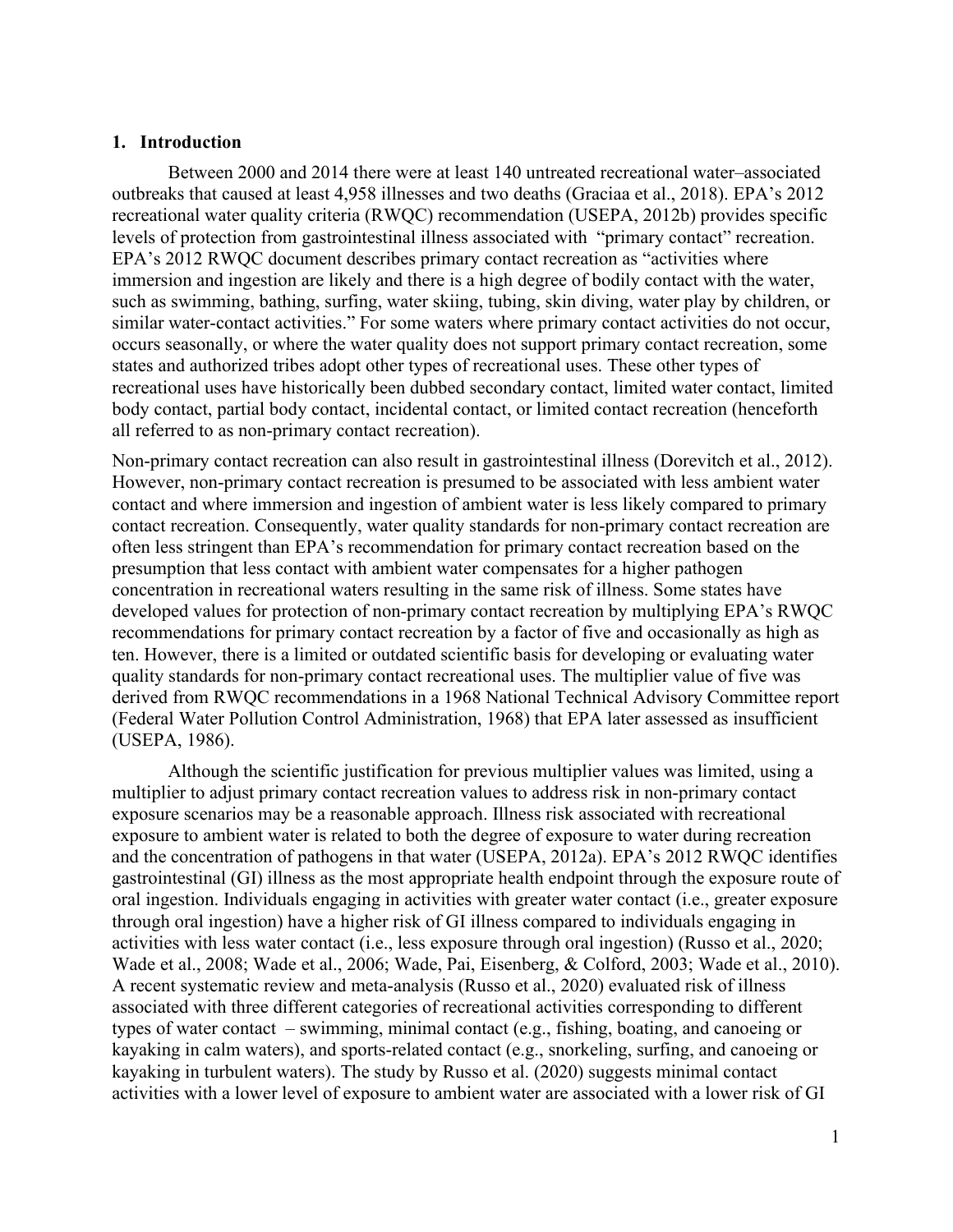illness compared to swimming, whereas sports-related activities with the same or higher level of exposure to ambient water are associated with the same or higher risk of GI illness compared to swimming. Thus, both water quality and the level of exposure determines illness risk associated with recreation in ambient water.

Given a concentration of pathogens in ambient water, the main difference between risk of GI illness associated with primary contact recreation and risk of GI illness associated with non-primary contact recreation is the level of exposure through oral ingestion. EPA's current RWQC recommendation (USEPA, 2012b) applies to a level of exposure characterized as primary contact recreation. One way to achieve a similar level of public health protection for non-primary contact recreation is to apply alternative exposure scenarios to the values EPA recommends in its 2012 RWQC for primary contact recreation that results in the same level of pathogen ingestion during non-primary contact recreation. This white paper proposes a method for adjusting EPA's RWQC recommendation for primary contact recreation to provide a similar risk of GI illness in non-primary contact exposure scenarios. This proposed method is not itself a criteria recommendation as provided under §304(a) of the Clean Water Act.

#### <span id="page-6-0"></span>**2. Application of the methodology from EPA's 2012 RWQC to non-primary contact recreation scenarios**

EPA proposes a method for applying non-primary contact exposure scenarios to the methodology used in EPA's 2012 RWQC for primary contact recreation. The proposed method uses quantitative data on the amount of incidental ingestion of ambient water during different types of recreational activities as the measure of exposure.

#### <span id="page-6-1"></span>2.1. Approach

When developing its 2012 RWQC, EPA identified the hazard of concern as pathogenic microorganisms in fecally-contaminated surface waters. Pathogens often co-occur with bacterial indicators of fecal contamination. Therefore, EPA relied on fecal indicator bacteria (FIB) to serve as pathogen indicators. A pathogen indicator, as defined in §502(23) of the CWA, as amended by the BEACH Act, is defined as: "a substance that indicates the potential for human infectious disease." EPA has a long history of using FIB for protecting people who use recreational waters and has long set water quality criteria for the protection of primary contact recreation based on the relationship between FIB density and the occurrence of human illness. Using a series of epidemiological studies EPA conducted in association with the development of its 1986 Ambient Water Quality Criteria for Recreation Waters (Cabelli, 1983; Dufour, 1984; USEPA, 1986) and National Epidemiological and Environmental Assessment of Recreational Water (NEEAR) studies (USEPA, 2009; Wade et al., 2008; Wade et al., 2006; Wade et al., 2010), EPA found gastrointestinal (GI) illnesses had the strongest association with FIB concentration and concluded that criteria based on protecting the public from GI illness will prevent most types of recreational waterborne illnesses (USEPA, 2012b). Those epidemiological studies used primary contact and no-contact exposure groups to evaluate illness rates associated with different levels of FIB in recreational waters. The epidemiological studies allowed EPA to develop a dose-response assessment (i.e., evaluation of illness risk at different water quality levels) among participants who engaged in primary contact recreation. EPA developed criteria values as levels of FIB corresponding to specified illness rates.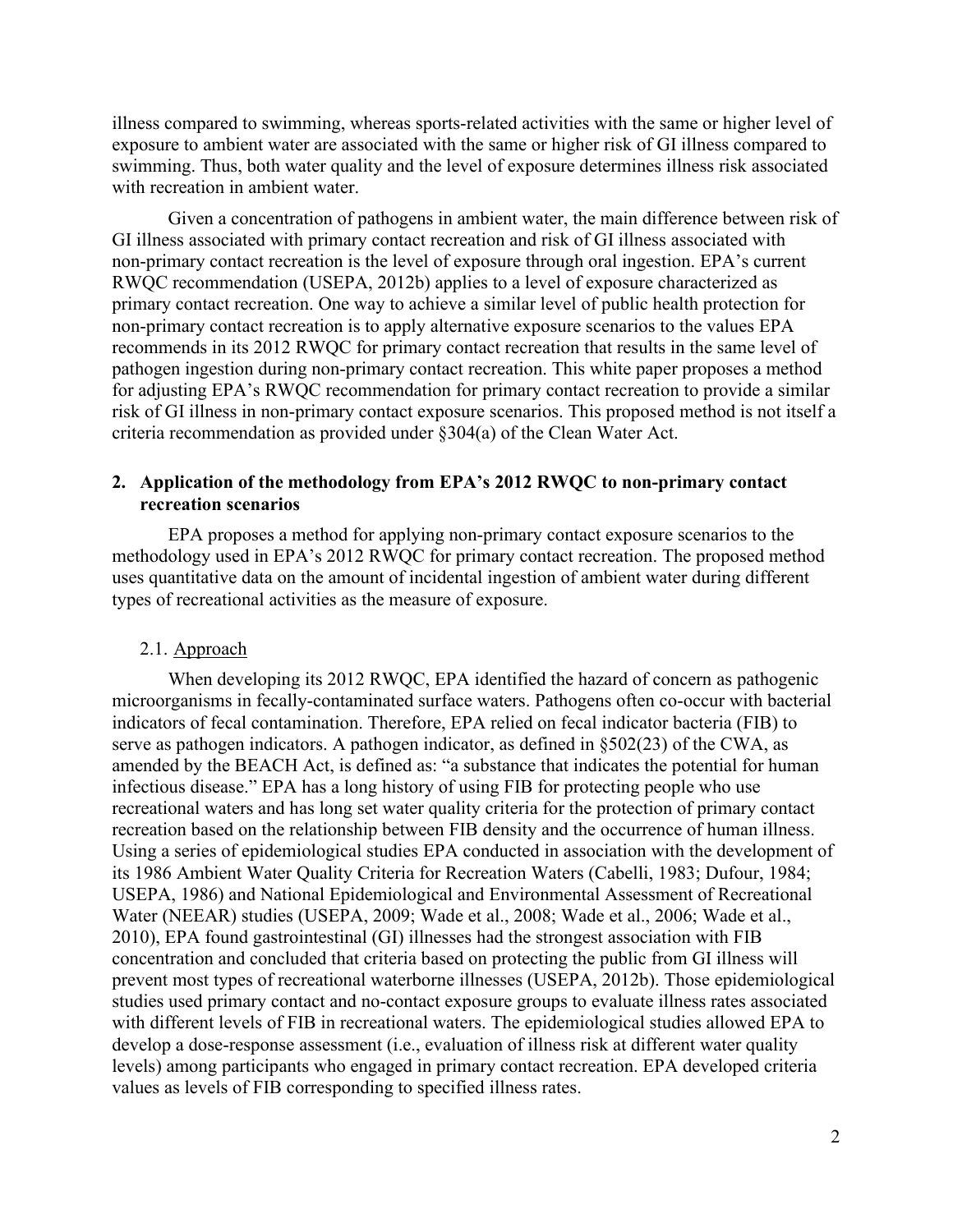In this paper, EPA proposes an approach for determining the water quality necessary to protect non-primary contact recreational uses. The approach is based on applying adjustment factors to EPA's 2012 RWQC for primary contact recreation. EPA's 2012 RWQC focused on water quality associated with risk of GI illness during primary contact recreation. However, differences in risk of GI illness between primary and non-primary contact recreation can be characterized as due to differences in exposure to pathogens in water through oral ingestion. The approach proposed here assumes the same stressors EPA used to develop it's 2012 RWQC for primary contact recreation (pathogenic microorganisms in fecally-contaminated surface waters) but derives adjustment factors representing differences in levels of water contact during primary and non-primary contact recreation. The adjustment factors are derived from data on incidental ingestion during primary and non-primary contact recreation. Application of the adjustment factors to the values in EPA's 2012 RWQC for primary contact recreation results in water quality values with a similar risk of GI illness during non-primary contact recreation.

As mentioned above, EPA does not consider the approach described in this paper or any values resulting from the approach as criteria recommendations pursuant to §304(a) of the Clean Water Act. Instead, EPA considers the approach described in this paper an implementation tool to help states and authorized tribes make risk management decisions when considering recreational designated uses other than primary contact recreation and to help determine the levels of FIB necessary to protect those designated uses. Any water quality values resulting from the application of the approach described in this paper are not applicable for Clean Water Act purposes until a state or authorized tribe adopts them into their state or tribal water quality standards and EPA approves them. EPA expects states and authorized tribes to rely on their EPA-approved RWQC for primary contact recreation when both primary and non-primary contact recreation co-occur or are co-designated consistent with EPA regulations at 40 CFR §131.11(a) regarding protection of the most sensitive designated use.

#### <span id="page-7-0"></span>2.2. Assumptions

EPA assumes the hazard of concern, indicators of fecal contamination, enumeration methods, human health endpoints, scope of analysis, and the pathogen dose-response relationship EPA used to develop its 2012 RWQC for primary contact recreation are applicable to both primary contact and non-primary contact recreation. EPA assumes the pathogens causing GI illness associated with primary contact recreation are the same pathogens causing GI illness associated with non-primary contact recreation. EPA also assumes the same FIB EPA used to develop its 2012 RWQC for primary contact recreation applies to non-primary contact recreation scenarios.

Although the dose-response relationships of most pathogens are sigmoidal in shape with an inflection point above which there is a steep increase in risk of infection and illness with increasing dose, the relationship between dose and illness risk is roughly linear in the low-dose range below the inflection point that includes the illness risk targets of EPA's 2012 RWQC (32 – 36 illnesses/1000 recreators). Thus, EPA assumes that the dose-response relationships of the pathogens responsible for excess GI illness associated with non-primary contact recreation is also linear in the dose range expected to occur in non-primary contact recreational waters.

EPA conducted epidemiological studies that were the basis of its 2012 RWQC at highly used beaches at a variety of geographic locations that included participants with a broad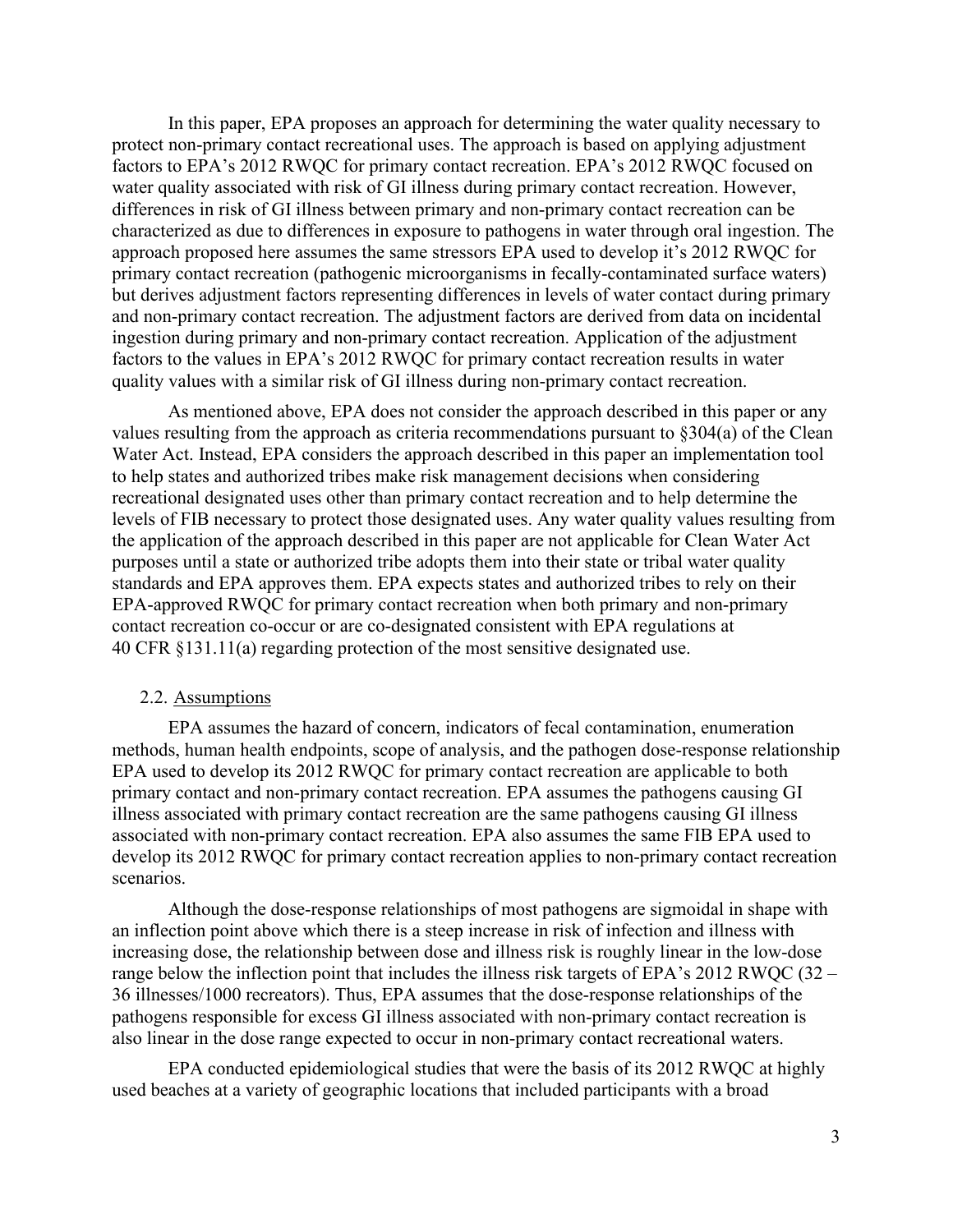demographic profile. EPA assumes the same health outcomes, host-pathogen profile, FIBpathogen relationships, and FIB-risk relationships apply to both primary contact and non-primary contact recreators.

#### <span id="page-8-0"></span>2.3. Exposure assessment

EPA proposes applying an adjustment factor to EPA's 2012 RWQC to characterize alternative exposure scenarios associated with non-primary contact recreation. A critical component of this approach is an assessment of the exposure associated with different recreational activities. EPA describes primary contact recreation as "activities where immersion and ingestion are likely and there is a high degree of bodily contact with the water, such as swimming, bathing, surfing, water skiing, tubing, skin diving, water play by children, or similar water-contact activities." However, water recreation encompasses a greater diversity of activities including but not limited to snorkeling, windsurfing, bodysurfing, rafting, canoeing, kayaking, rowing, standup paddle-boarding, boating, fishing, caving, and sailboarding. Furthermore, the weather and water conditions during recreation may have a substantial effect on the magnitude and/or probability of exposure. For example, rafting, canoeing, or kayaking in relatively calm conditions are likely to result in a lower exposure compared to those same activities during high water flows or in turbulent conditions.

Microbial exposure assessment estimates or measures the route, duration, magnitude, and frequency of exposure to a microbial hazard, along with the number and characteristics of the person or population exposed (USEPA, 2012a). Understanding the exposure profile of recreators in ambient water during primary and non-primary contact recreation provides the basis for adjusting the exposure assessment element underlying the studies and methodology in EPA's 2012 RWQC.

#### *2.3.1. Route*

<span id="page-8-1"></span>The epidemiological studies that form the basis of EPA's 2012 RWQC for primary contact recreation evaluated a variety of adverse health endpoints including GI illnesses, upper respiratory illnesses, rash, eye ailments, earache, and skin infections. Because the primary route of exposure to microorganisms causing GI illness is oral ingestion, EPA assumes incidental oral ingestion of ambient water as the route of exposure to water-borne pathogens associated with both primary and non-primary contact water recreation.

#### *2.3.2. Duration*

<span id="page-8-2"></span>Duration of exposure describes the length of time a person is exposed to a microbial hazard. The epidemiological studies that form the basis of EPA's 2012 RWQC for primary contact recreation estimated illness risk associated with the cumulative exposure to ambient water that typically occurs during a one-day beach visit. EPA assumes that a one-day visit to a surface water location is a reasonable characterization of the duration of exposure for both primary contact and non-primary contact recreation.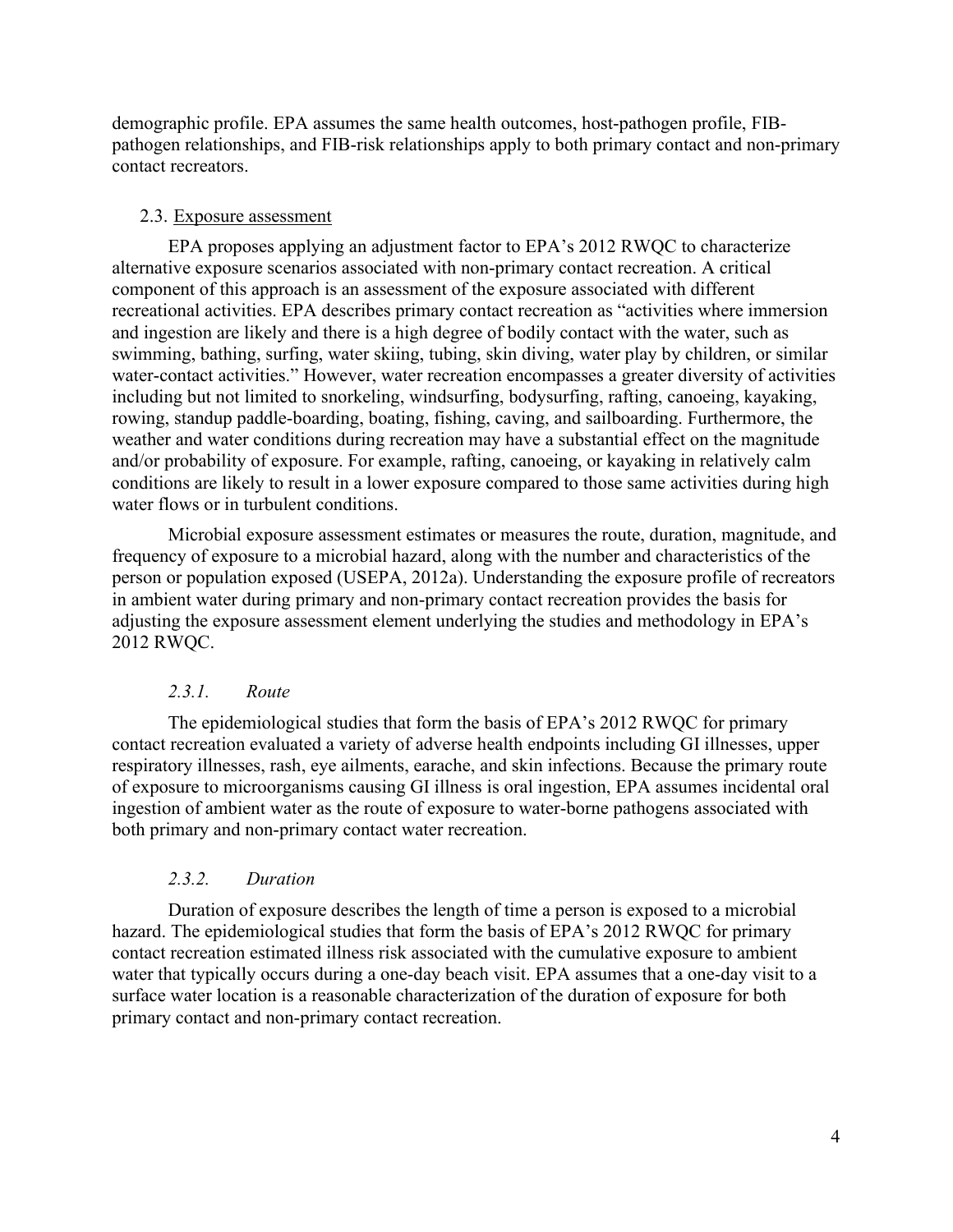#### *2.3.3. Magnitude*

<span id="page-9-0"></span>Exposure magnitude describes the amount (dose) of a microbial hazard. In the context of water-based recreation, exposure magnitude can be characterized as jointly the amount of water that recreators incidentally ingest and the density of pathogenic microorganisms in the ingested water.

Although recreators generally seek to avoid swallowing ambient water while recreating, instances of incidental ingestion during recreation can occur. The cumulative amount of water that recreators incidentally ingest during one day of water-based recreation is primarily determined by two factors. One factor is the amount of water recreators swallow with each instance, and the other factor is the number of times such instances occur.

The number of times recreators swallow ambient water during one day of recreation can vary with different recreational activities. The probability of incidental water ingestion is highest when recreators immerse their head below the surface of the water, and different recreational activities are associated with different probabilities of head immersion. For example, Wade et al. (2006) found in their epidemiological study of primary contact recreation that 30% (1734/5716) of beachgoers reported immersing their head below the surface of the water whereas Dorevitch et al. (2011) found in their study of incidental water ingestion during non-primary contact recreation that only 5.4% (41/766) of surface water canoers and 3.4% (27/801) of surface water kayakers reported capsizing (and thus immersing their head below the surface of the water).

The amount of water swallowed with each instance may also vary with different recreational activities. For example, the amount of swallowed water in each instance is likely higher with head immersion compared to splashing or hand-to-mouth contact. The amount of swallowed water in each instance may also depend on the level of physical exertion or the unique characteristics of the activity (e.g., water skiing where relatively large amounts of water may be forced into the mouth during impact with the water's surface).

Several studies of incidental water ingestion associated with different types of waterbased recreational activities have been published (DeFlorio-Barker et al., 2018; Dorevitch et al., 2011; Dufour, Behymer, Cantu, Magnuson, & Wymer, 2017; Dufour, Evans, Behymer, & Cantu, 2006; Schets, Schijven, & de Roda Husman, 2011; Suppes, Abrell, Dufour, & Reynolds, 2014). EPA developed exposure values for primary contact recreation in a recent recreational water quality criteria for cyanotoxins (USEPA, 2019a) based on results of Dufour et al. (2017). EPA's Exposure Factors Handbook summarizes many (but not all) of these studies and provides tables of ingestion estimates for a variety of different types of recreational activities (USEPA, 2019b). These studies reported the amount of incidental ingestion either as a rate of ingestion per unit time or as a total amount over a particular time period. EPA assumes that the magnitude of exposure is characterized as jointly the cumulative amount of ambient water incidentally ingested during the exposure duration (one day of recreation) and the density of pathogenic microorganisms in the water ingested.

Children exhibit behaviors that increase their exposure to environmental contaminants, including increased head and body immersion in recreational waters (USEPA, 2009; Wade et al., 2008; Wade et al., 2006) and hand-to-mouth contact (Xue et al., 2007). Children also stay in the water longer than adults (Wade et al., 2008; Wade et al., 2006) and ingest more water (DeFlorio-Barker et al., 2018; Suppes et al., 2014). Although EPA exposure values for primary contact recreation in a recent recreational water quality criteria for cyanotoxins were based on exposure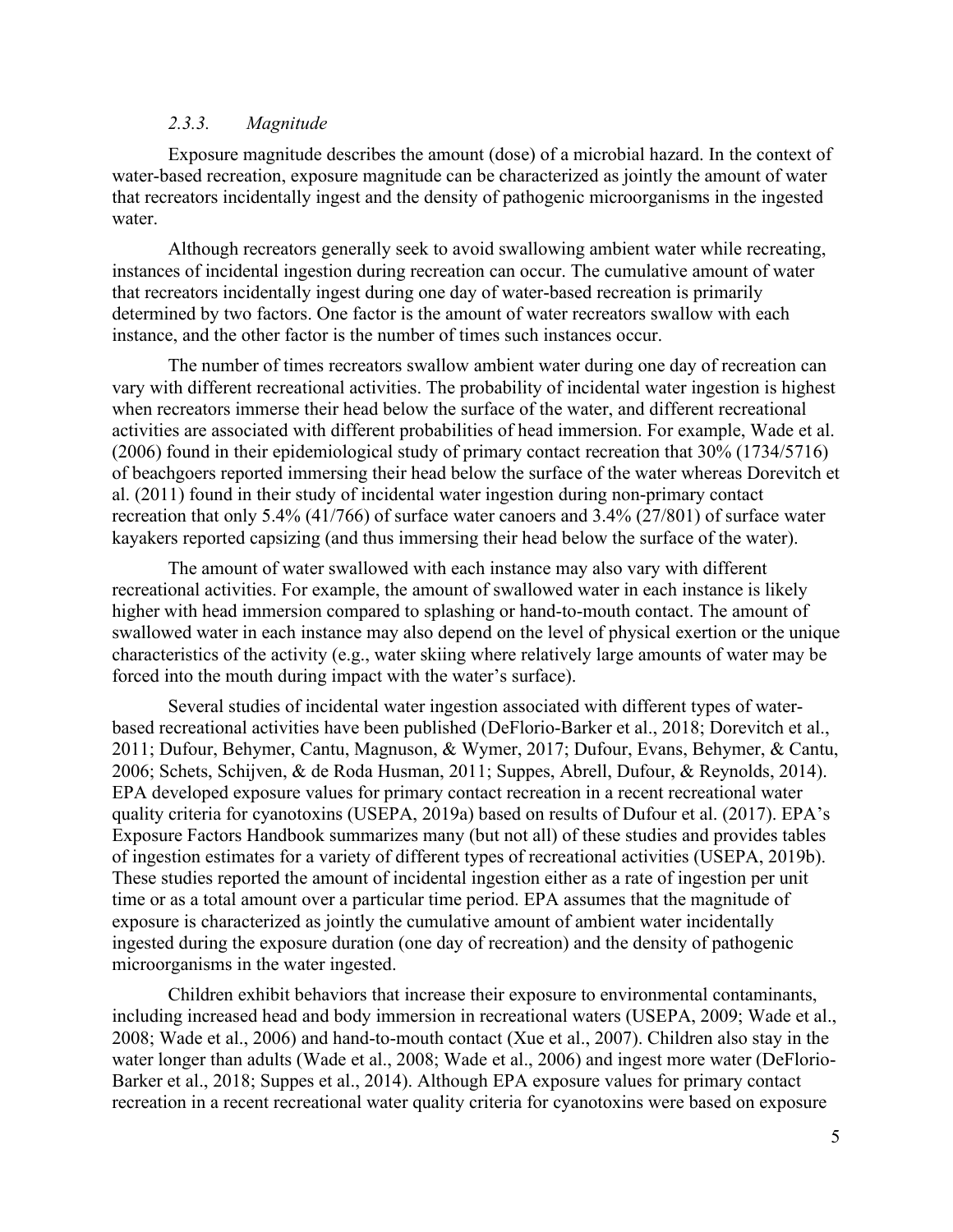to children (USEPA, 2019a), EPA's 2012 RWQC recommendations are based on exposure to the general population including children. Therefore, the approach proposed in this paper assumes exposure to the general population including children.

#### *2.3.4. Frequency*

<span id="page-10-0"></span>Frequency of exposure describes how often a person is exposed to a microbial hazard. As discussed in section [2.3.3,](#page-9-0) the probability of incidental water ingestion is highest when recreators immerse their head below the surface of the water. A variety of conditions and circumstances can affect the frequency of such events. However, the epidemiological studies underlying EPA's 2012 RWQC for primary contact recreation evaluated illness rates associated with the cumulative total of all exposure events during one day of primary contact recreation in a typical beach environment. Because primary contact and non-primary contact recreation are likely to occur in ambient surface waters with similar physical characteristics, EPA assumes the frequency of individual exposure events is determined by the particular recreational activity of the recreator. Thus, the frequency of exposure is incorporated into the characterization of exposure magnitude and the exposure dose constitutes the total number of organisms in the set of individual exposures that occur during one day of recreation.

#### <span id="page-10-1"></span>2.4. Developing adjustment factors for non-primary contact exposure scenarios

The "dose" associated with illness risk is the number of pathogenic microorganisms incidentally ingested during recreation. As discussed in section [2.3,](#page-8-0) the number of pathogenic microorganisms incidentally ingested during recreation is determined by both the density of pathogenic microorganisms in the water and the amount of water incidentally ingested. The FIB density recommended in EPA's 2012 RWQC associated with a particular illness rate assumes an ingestion amount typically expected while engaging in primary contact recreation over the course of a single day. Ingestion amount associated with non-primary contact recreation can be used to estimate an alternative FIB concentration that results in the same "dose" of pathogenic microorganisms that results in the same illness rate as provided by EPA's 2012 RWQC for primary contact recreation.

The relationship between microorganism concentration, ingestion amount, and illness risk can be represented mathematically. Assuming illness risk during recreation is the result of the number of pathogenic microorganisms incidentally ingested, then:

$$
D_{primary} = C_{primary}^{org} \times I_{primary}
$$
 (Equation 1)

and

$$
D_{non-primary} = C_{non-primary}^{org} \times I_{non-primary}
$$
 (Equation 2)

where:

 $D_{primary}$  = the number of pathogenic microorganisms ("dose") incidentally ingested during primary contact recreation,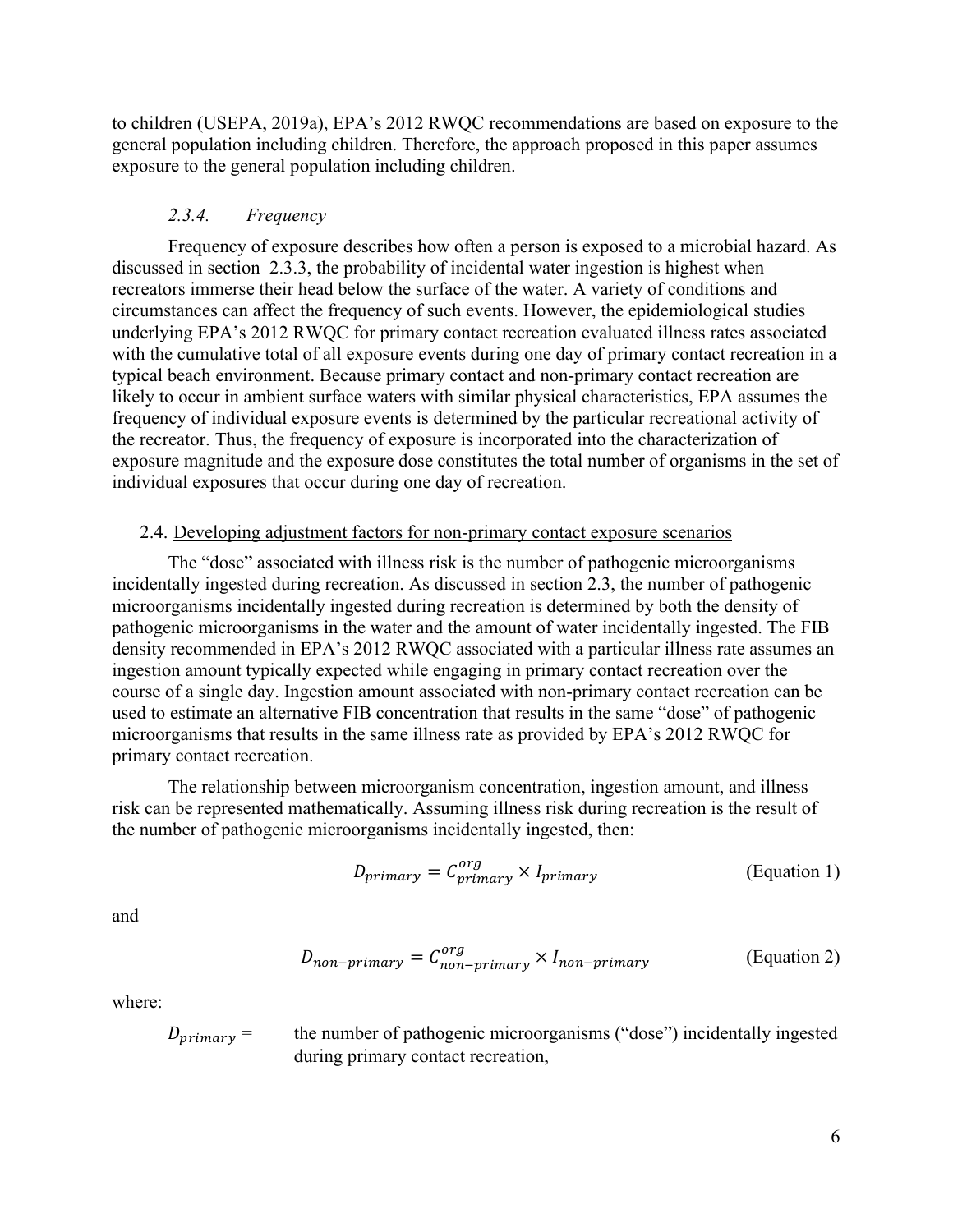|                       | $D_{non-primary}$ = the number of pathogenic microorganisms ("dose") incidentally ingested<br>during non-primary contact recreation, |
|-----------------------|--------------------------------------------------------------------------------------------------------------------------------------|
| $C_{primary}^{org} =$ | the concentration of pathogenic microorganisms in ambient water during<br>primary contact recreation,                                |
|                       | $C_{non-primary}^{org}$ = the concentration of pathogenic microorganisms in ambient water during<br>non-primary contact recreation,  |
| $I_{primary} =$       | the amount of ambient water incidentally ingested during primary<br>contact recreation as described in EPA's 2012 RWQC.              |
|                       | $I_{non-primary}$ the amount of ambient water incidentally ingested during a specific<br>non-primary contact recreational activity.  |

Because illness risk is determined by the number of pathogenic microorganisms incidentally ingested during recreation and EPA is interested in identifying a concentration of pathogenic microorganisms that results in the same illness risk under both primary contact and non-primary contact exposure scenarios, EPA sets the number of microorganisms ingested to be the same in both scenarios such that:

$$
D_{primary} = D_{non-primary}
$$

Thus, EPA can combine Equation 1 and Equation 2 to yield:

$$
C_{non-primary}^{org} \times I_{non-primary} = C_{primary}^{org} \times I_{primary}
$$
 (Equation 3)

Equation 3 represents two exposure scenarios (non-primary contact recreation on the left and primary contact recreation on the right) where the combination of water quality and incidental ingestion amount for each scenario result in the same illness risk. Because EPA seeks to identify water quality during non-primary contact recreation that results in the same illness risk as water quality during primary contact recreation, EPA rearranges Equation 3 to yield:

$$
C_{non-primary}^{org} = C_{primary}^{org} \times \frac{I_{primary}}{I_{non-primary}}
$$
 (Equation 4)

Equation 4 specifies the concentration of pathogenic microorganisms in water during non-primary contact recreation associated with the same illness risk as primary contact recreation by multiplying the concentration of pathogenic microorganisms in water associated with the illness rate specified in EPA's 2012 RWQC with the ratio of primary contact ingestion amount to non-primary contact ingestion amount. However, EPA's 2012 RWQC for primary contact recreation does not specify a concentration of pathogenic microorganisms in water, but rather a concentration of FIB. Applying the assumptions described in Section [2.2](#page-7-0) that increasing GI illness associated with increasing FIB densities in human-impacted waters is due to increasing concentrations of pathogens that cause GI illness and the dose-response relationship for pathogens that cause GI illness in recreational waters is linear in the dose range expected to occur in waters used for recreation, EPA can represent the concentration of pathogenic microorganisms in water as directly proportional to the concentration of FIB. Such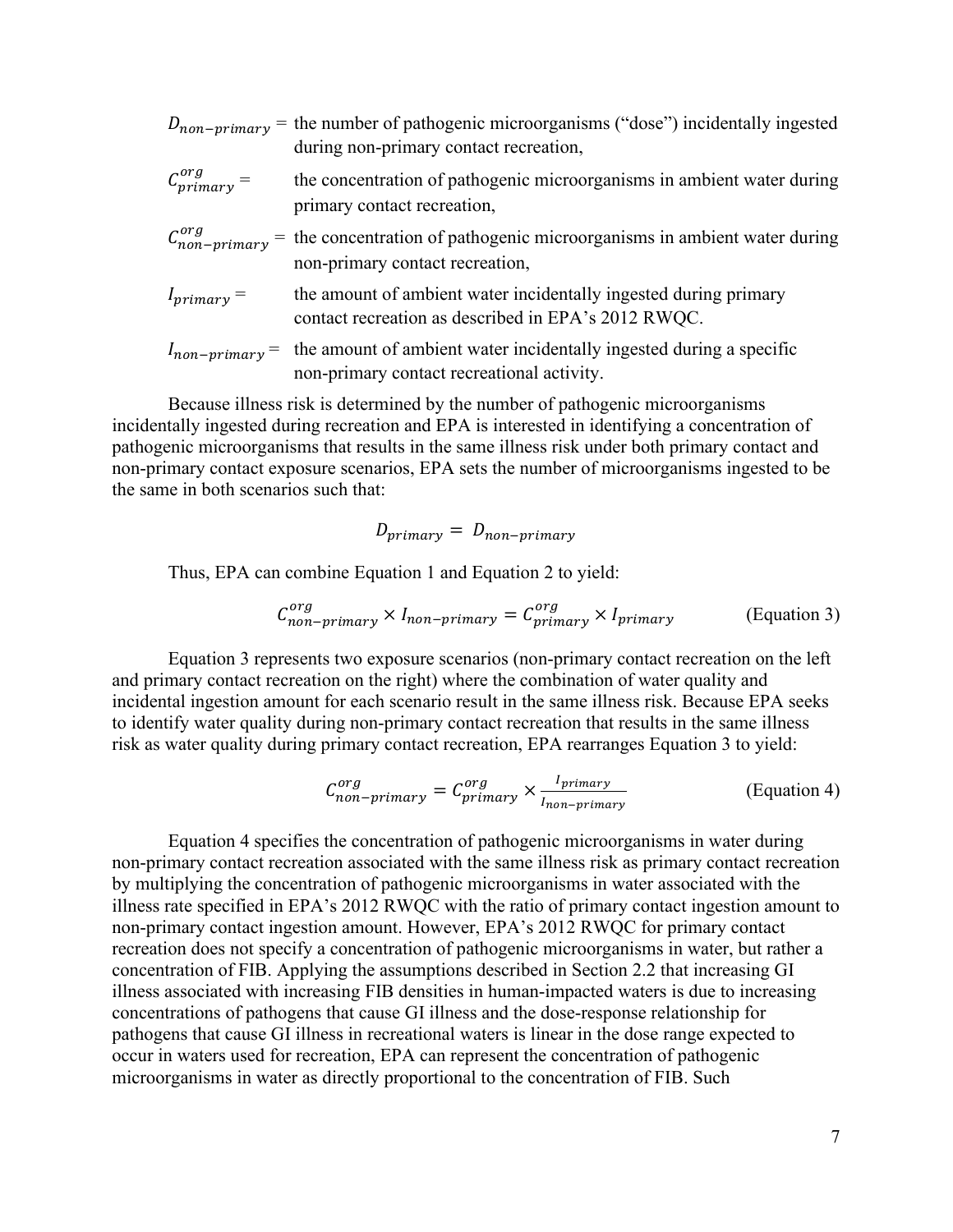proportionality can be represented as a simple linear equation in two variables with a y-intercept of 0 and a slope of k such that:

$$
C_{primary}^{org} = k_{primary} \times C_{primary}^{FIB}
$$

and

$$
C_{non-primary}^{org} = k_{non-primary} \times C_{non-primary}^{FIB}
$$

where:

| $C_{primary}^{org} =$             | the concentration of pathogenic microorganisms in ambient water during<br>primary contact recreation,                                                                          |
|-----------------------------------|--------------------------------------------------------------------------------------------------------------------------------------------------------------------------------|
| $\mathcal{C}_{non-primary}^{org}$ | = the concentration of pathogenic microorganisms in ambient water during<br>non-primary contact recreation,                                                                    |
| $C_{primary}^{FIB} =$             | the concentration of FIB in ambient water during primary contact<br>recreation,                                                                                                |
| $\mathcal{C}_{non-primary}^{FIB}$ | $=$ the concentration of FIB in ambient water during non-primary contact<br>recreation,                                                                                        |
| $k_{primary} =$                   | the slope of the linear relationship between the concentration of<br>pathogens and the concentration of FIB in primary contact recreational<br>waters,                         |
|                                   | $k_{non-primary}$ = the slope of the linear relationship between the concentration of<br>pathogens and the concentration of FIB in non-primary contact<br>recreational waters. |

Applying the assumption described in Section [2.2](#page-7-0) that the relationship between the concentration of pathogenic microorganisms and the concentration of FIB in recreational waters are the same for primary contact and non-primary contact recreation,  $k_{primary}$  and  $k_{non-primary}$  are equal. Thus, EPA can represent the constant of proportionality under primary contact and non-primary contact exposure scenarios as a single constant *k* such that:

$$
C_{primary}^{org} = k \times C_{primary}^{FIB}
$$

and

$$
C_{non-primary}^{org} = k \times C_{non-primary}^{FIB}
$$

Replacing  $C_{primary}^{org}$  with  $k \times C_{primary}^{FIB}$  and replacing  $C_{non-primary}^{org}$  with  $k \times C_{non-primary}^{FIB}$  in Equation 4 yields: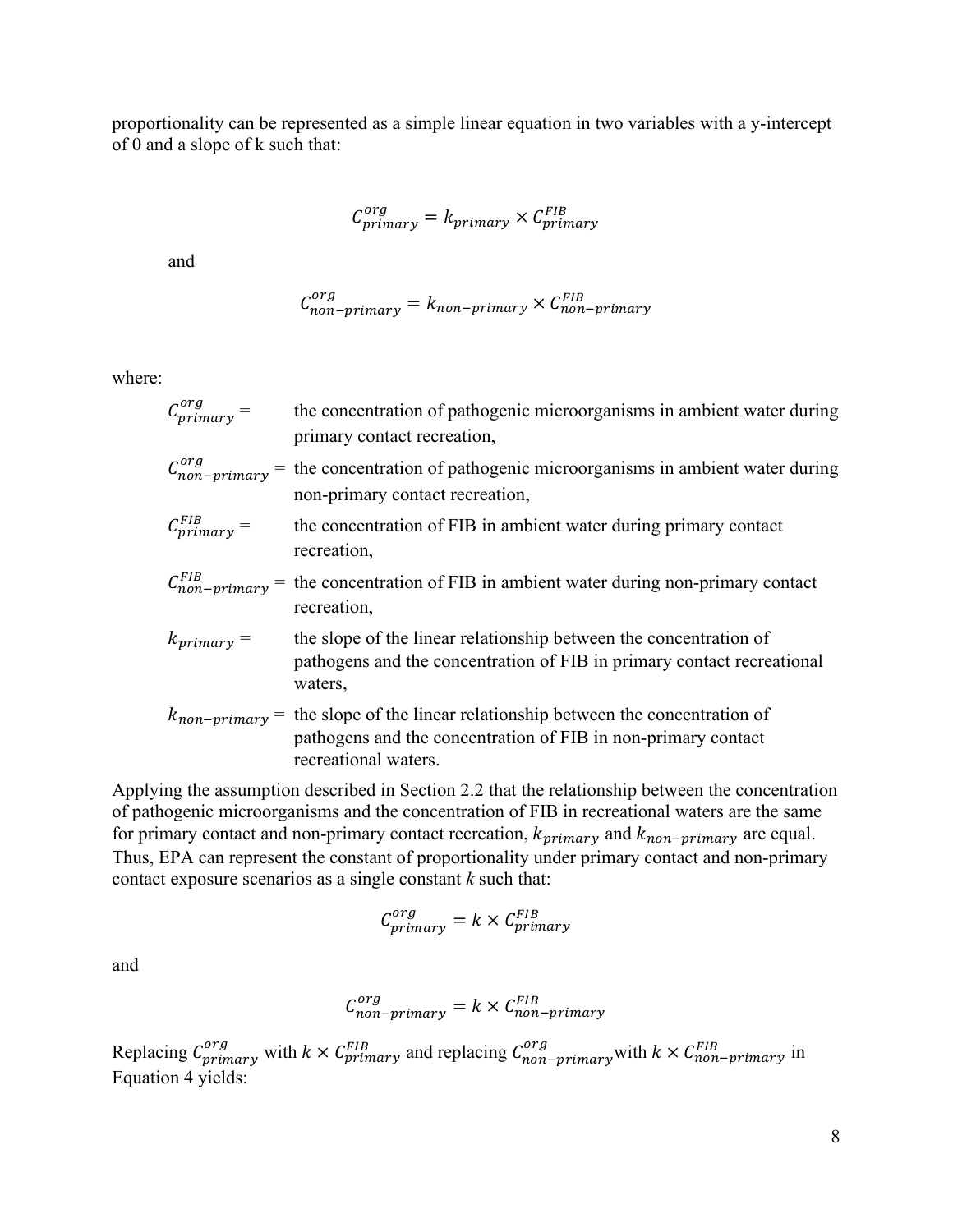$$
k \times C_{non-primary}^{FIB} = k \times C_{primary}^{FIB} \times \frac{I_{primary}}{I_{non-primary}}
$$
 (Equation 5)

Because the proportionality constant  $k$  is on both sides of Equation 5, they cancel yielding:

$$
C_{non-primary}^{FIB} = C_{primary}^{FIB} \times \frac{I_{primary}}{I_{non-primary}}
$$
 (Equation 6)

Equation 6 shows that the concentration of FIB representing illness risk associated with non-primary contact recreation equals the concentration of FIB representing the same illness risk associated with primary contact recreation multiplied by the ratio of primary contact ingestion amount to non-primary contact ingestion amount. When  $C_{primary}^{FIB}$  equals a criterion value provided in EPA's RWQC recommendations for primary contact recreation,  $C_{non-primary}^{FB}$ equals an adjusted value for non-primary contact recreation with the same illness risk. Note that *Iprimary* is the amount of incidental ingestion of ambient water associated with primary contact recreation, and *Inon-primary* is the amount of incidental ingestion of ambient water associated with the non-primary contact recreational activities that are the focus of the analysis. Also note Equation 6 is like multiplying a value for primary contact recreation with a multiplier as has been common past state practice, except here the multiplier is derived from quantitative data representing exposure during specific non-primary contact recreational activities. Furthermore, *Iprimary* and *Inon-primary* can be specified in any appropriate unit of measure because they effectively cancel (provided the units of measure for both values are the same). Section [3](#page-13-0) discusses considerations when choosing ingestion amount estimates for Equation 6.

#### <span id="page-13-0"></span>**3. Incidental water ingestion during different recreational activities**

Applying the methodology from EPA's 2012 RWQC to non-primary contact recreation using Equation 6 depends on quantitative data on the amount of incidental water ingestion associated with recreation. The value *Iprimary* represents the amount of incidental ingestion associated with primary contact recreation as defined in EPA's 2012 RWQC, and the value *Inon-primary* represents the amount of incidental ingestion associated the targeted non-primary contact recreation. Several published studies provide ingestion amount estimates for a variety of different recreational activities (DeFlorio-Barker et al., 2018; Dorevitch et al., 2011; Dufour et al., 2006; Schets et al., 2011; Schijven & de Roda Husman, 2006; Stone, Harding, Hope, & Slaughter-Mason, 2008; Suppes et al., 2014; USEPA, 2019a). These studies provide incidental ingestion estimates for the following activities:

- Boating,
- Canoeing in calm water (i.e., no capsizing),
- Canoeing in turbulent water (i.e., with capsizing),
- Exercise swimming,
- Fishing,
- Kayaking in calm water (i.e., no capsizing),
- Kayaking in turbulent water (i.e., with capsizing),
- Leisure swimming,
- Occupational diving,
- Rowing in calm water (i.e., no capsizing),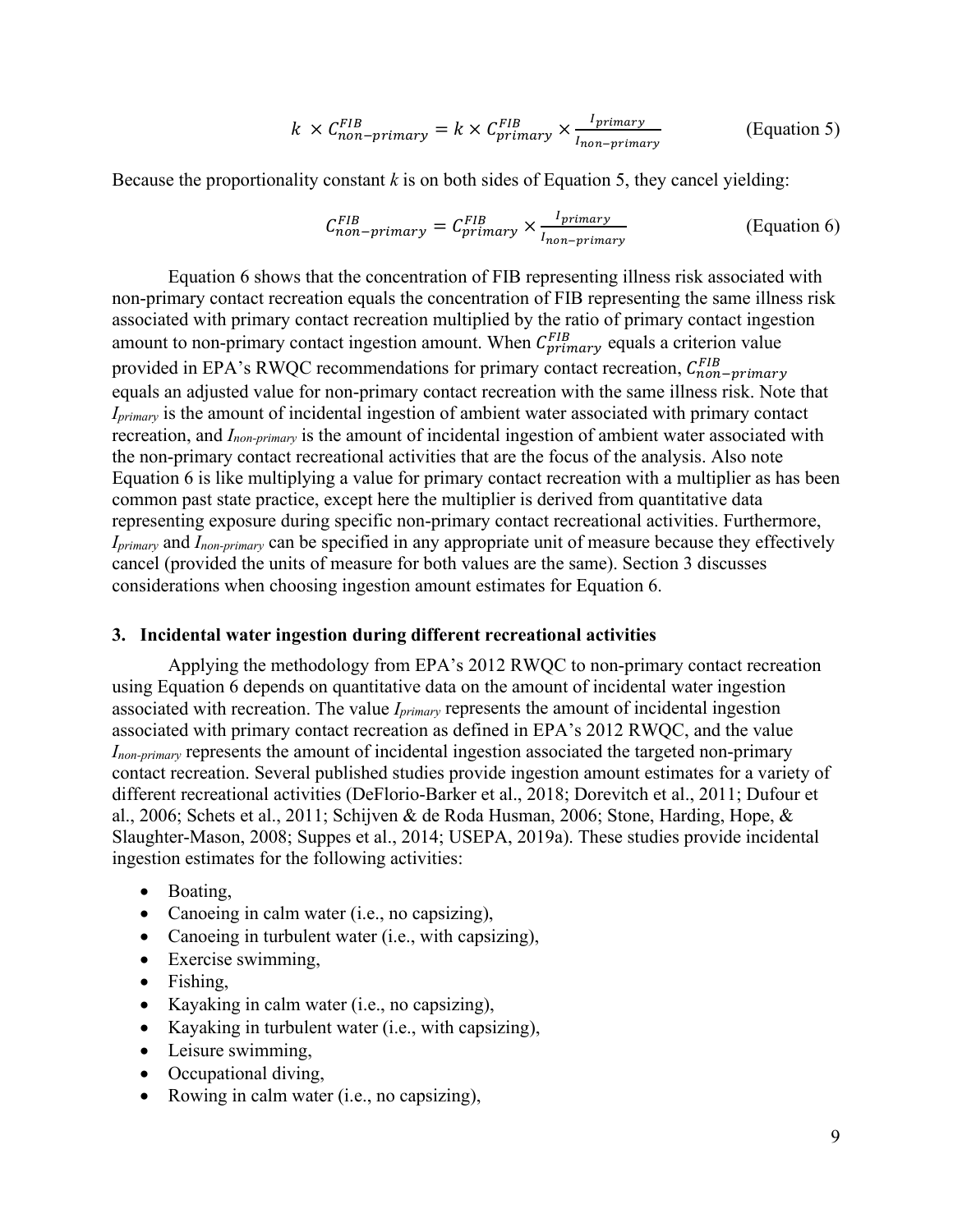- Rowing in turbulent water (i.e., with capsizing),
- Sports diving with full face mask,
- Sports diving with ordinary face mask,
- Surfing,
- Swimming,
- Wading/splashing,
- Walking.

EPA's Exposure Factors Handbook (USEPA, 2019b) summarizes many of these studies and compiles quantitative estimates of incidental ingestion provided by those studies in a collection of tables.

The approach described in this white paper relies on accurately establishing the ratio of incidental ingestion of ambient water associated with primary contact to the incidental ingestion of ambient water associated with non-primary contact recreation. Thus, selecting an appropriate matched pair of quantitative measurements for both primary and non-primary contact recreation is essential. Because the epidemiological studies forming the basis of EPA's 2012 RWQC describe exposure as swimming or wading, it is reasonable to use an incidental ingestion estimate associated with swimming or wading as an appropriate value for *Iprimary*. EPA's Exposure Factors Handbook lists a range of estimates of incidental ingestion associated with primary contact recreation. EPA has also derived peer-reviewed ingestion rate estimates associated with primary contact recreation acceptable for developing recreational water quality criteria (USEPA, 2019a). However, EPA has not derived analogous ingestion rate estimates for non-primary contact recreation with the same scientific rigor. At the time of this writing, ingestion rate estimates for non-primary contact recreation are limited, with only one study (Dorevitch et al., 2011) providing estimates of incidental ingestion associated with typical non-primary contact recreational activities. Additional data on incidental ingestion of ambient water during non-primary contact recreational activities may become available as interest in implementing the approach proposed in this paper increases.

The approach described in this white paper depends on accurately establishing the ratio of primary contact to non-primary contact incidental ingestion of ambient water. Thus, the selection of values for *Iprimary* and *Inon-primary* should consider potential biases present in both estimates. A variety of factors could potentially bias estimates of incidental ingestion associated with recreation. Some sources of bias may be random (that is, inherently unpredictable such as fluctuations in the readings of a measurement apparatus), whereas other sources of bias may be systematic (that is, always affecting the results in a predictable direction). Sources of potential bias include:

- Gender (e.g., female versus male),
- Age (e.g., children versus adults),
- Salinity (fresh waters versus marine waters),
- Study venue (surface waters versus pools),
- Measurement technique (cyanuric acid in urine versus categorical self-reported ingestion amount such as drop, teaspoon, mouthful, shot glass, etc.),
- Definition of recreational activity (e.g., wading, bathing, playing, swimming, etc.),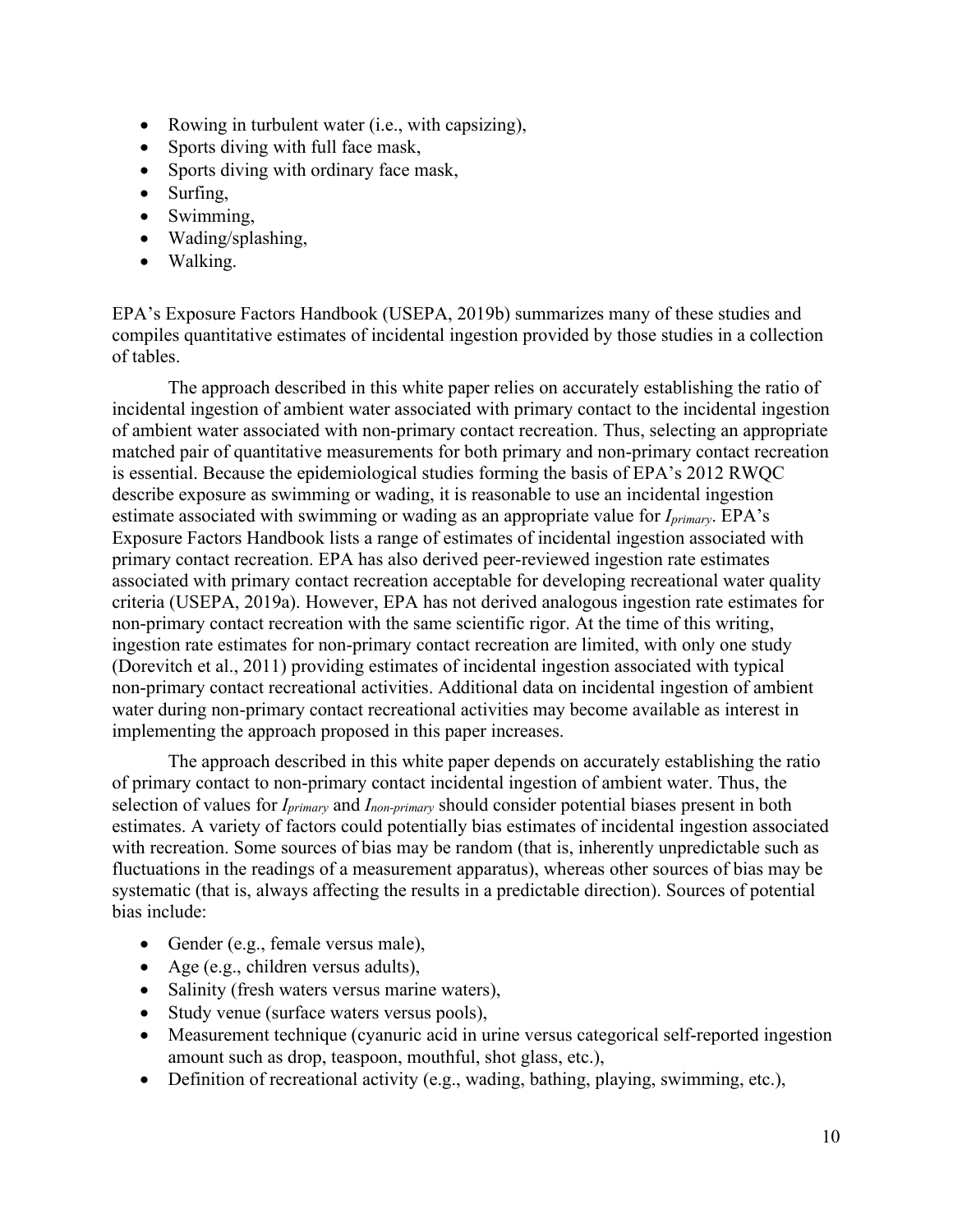- Recreational activity specifications (e.g., any contact with water versus requiring headimmersion),
- Statistic reported (e.g., arithmetic mean, geometric mean, median, 95th percentile, etc.),
- Unit of measurement (e.g., ml/hour, ml/day, or ml/event),
- Other study-specific uncontrolled confounding variables (either known, forgotten, or unknown).

Because Equation 6 calculates an adjustment factor as the ratio of *Iprimary* to *Inon-primary*, one approach for choosing appropriate values for *Iprimary* and *Inon-primary* is to choose a pair of values with the same biases so that the biases cancel. In addition, units of measure for *Iprimary* and *Inon-primary* should be the same, should be appropriate for describing incidental ingestion of ambient water during recreation, and should be consistent with the distribution of the underlying data.

The value of *Iprimary* represents the primary contact exposure scenario in the epidemiological studies that was the basis of EPA's 2012 RWQC, and the value of *Inon-primary* represents the nonprimary contact exposure scenario of interest. Because the primary contact exposure scenario in EPA's epidemiological studies was a combination of children and adults engaging in primary contact recreation, *Iprimary* should be a value that reflects overall incidental ingestion of both children and adults engaging in primary contact recreation.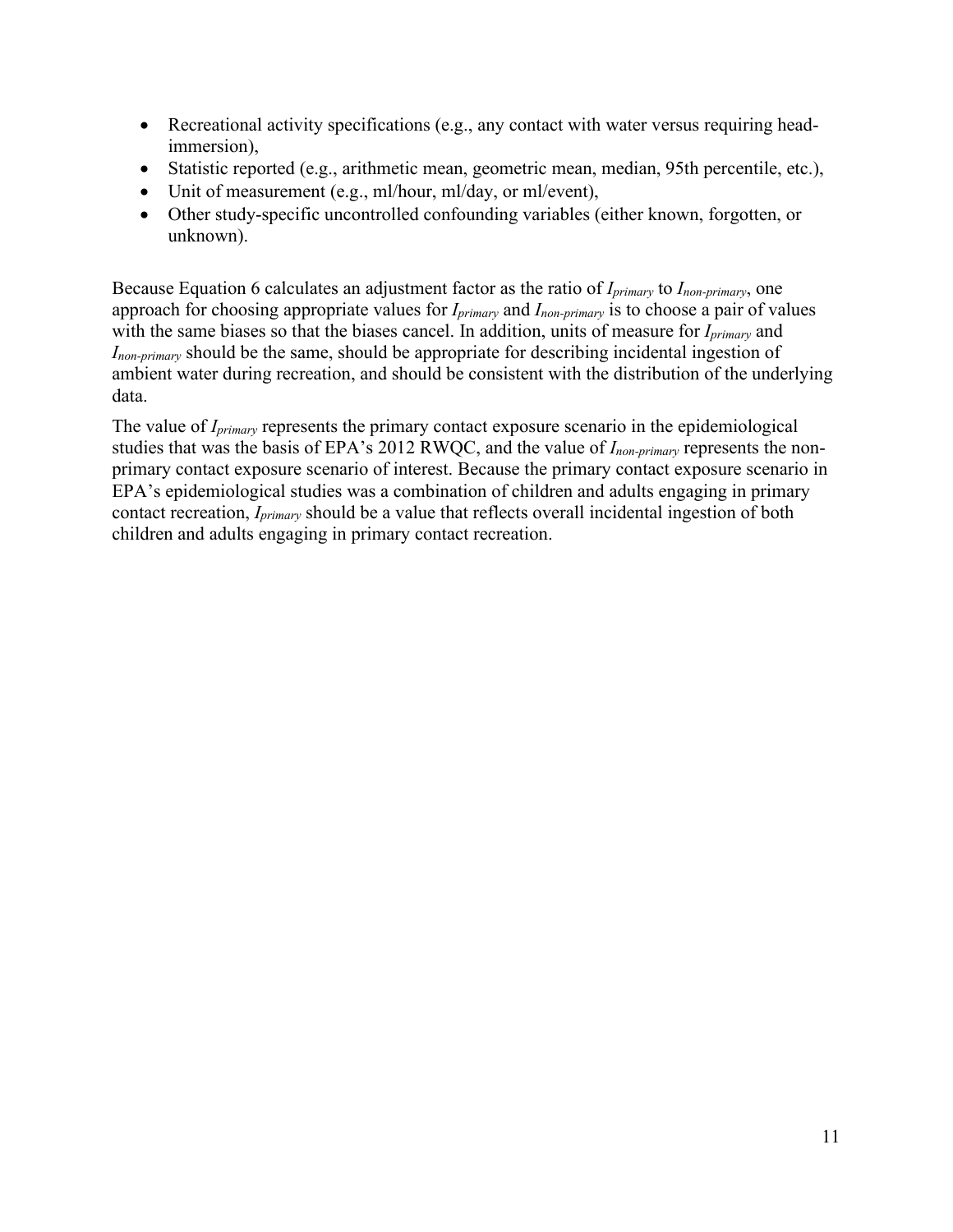#### <span id="page-16-0"></span>**References**

- Cabelli, V. J. (1983). Health Effects Criteria for Marine Recreational Waters. In. Cincinnati, OH: U.S. Environmental Protection Agency.
- DeFlorio-Barker, S., Arnold, B. F., Sams, E. A., Dufour, A. P., Colford, J. M., Jr., Weisberg, S. B., . . . Wade, T. J. (2018). Child environmental exposures to water and sand at the beach: Findings from studies of over 68,000 subjects at 12 beaches. *J Expo Sci Environ Epidemiol, 28*(2), 93-100. doi:10.1038/jes.2017.23
- Dorevitch, S., Panthi, S., Huang, Y., Li, H., Michalek, A. M., Pratap, P., . . . Li, A. (2011). Water ingestion during water recreation. *Water Res, 45*(5), 2020-2028. doi:10.1016/j.watres.2010.12.006
- Dorevitch, S., Pratap, P., Wroblewski, M., Hryhorczuk, D. O., Li, H., Liu, L. C., & Scheff, P. A. (2012). Health risks of limited-contact water recreation. *Environ Health Perspect, 120*(2), 192-197. doi:10.1289/ehp.1103934
- Dufour, A. P. (1984). Health Effects Criteria for Fresh Recreational Waters. In. Cincinatti, OH: U.S. Environmental Protection Agency.
- Dufour, A. P., Behymer, T. D., Cantu, R., Magnuson, M., & Wymer, L. J. (2017). Ingestion of swimming pool water by recreational swimmers. *J Water Health, 15*(3), 429-437. doi:10.2166/wh.2017.255
- Dufour, A. P., Evans, O., Behymer, T. D., & Cantu, R. (2006). Water ingestion during swimming activities in a pool: a pilot study. *J Water Health, 4*(4), 425-430. Retrieved from<https://www.ncbi.nlm.nih.gov/pubmed/17176813>
- Federal Water Pollution Control Administration. (1968). *Water Quality Criteria. Report of the National Technical Advisory Committee to the Secretary of the Interior*. (800-R-68-900). Washington, DC: Author
- Graciaa, D. S., Cope, J. R., Roberts, V. A., Cikesh, B. L., Kahler, A. M., Vigar, M., . . . Hlavsa, M. C. (2018). Outbreaks Associated with Untreated Recreational Water - United States, 2000-2014. *MMWR Morb Mortal Wkly Rep, 67*(25), 701-706. doi:10.15585/mmwr.mm6725a1
- Russo, G. S., Eftim, S. E., Goldstone, A. E., Dufour, A. P., Nappier, S. P., & Wade, T. J. (2020). Evaluating health risks associated with exposure to ambient surface waters during recreational activities: A systematic review and meta-analysis. *Water Res, 176*, 115729. doi:10.1016/j.watres.2020.115729
- Schets, F. M., Schijven, J. F., & de Roda Husman, A. M. (2011). Exposure assessment for swimmers in bathing waters and swimming pools. *Water Res, 45*(7), 2392-2400. doi:10.1016/j.watres.2011.01.025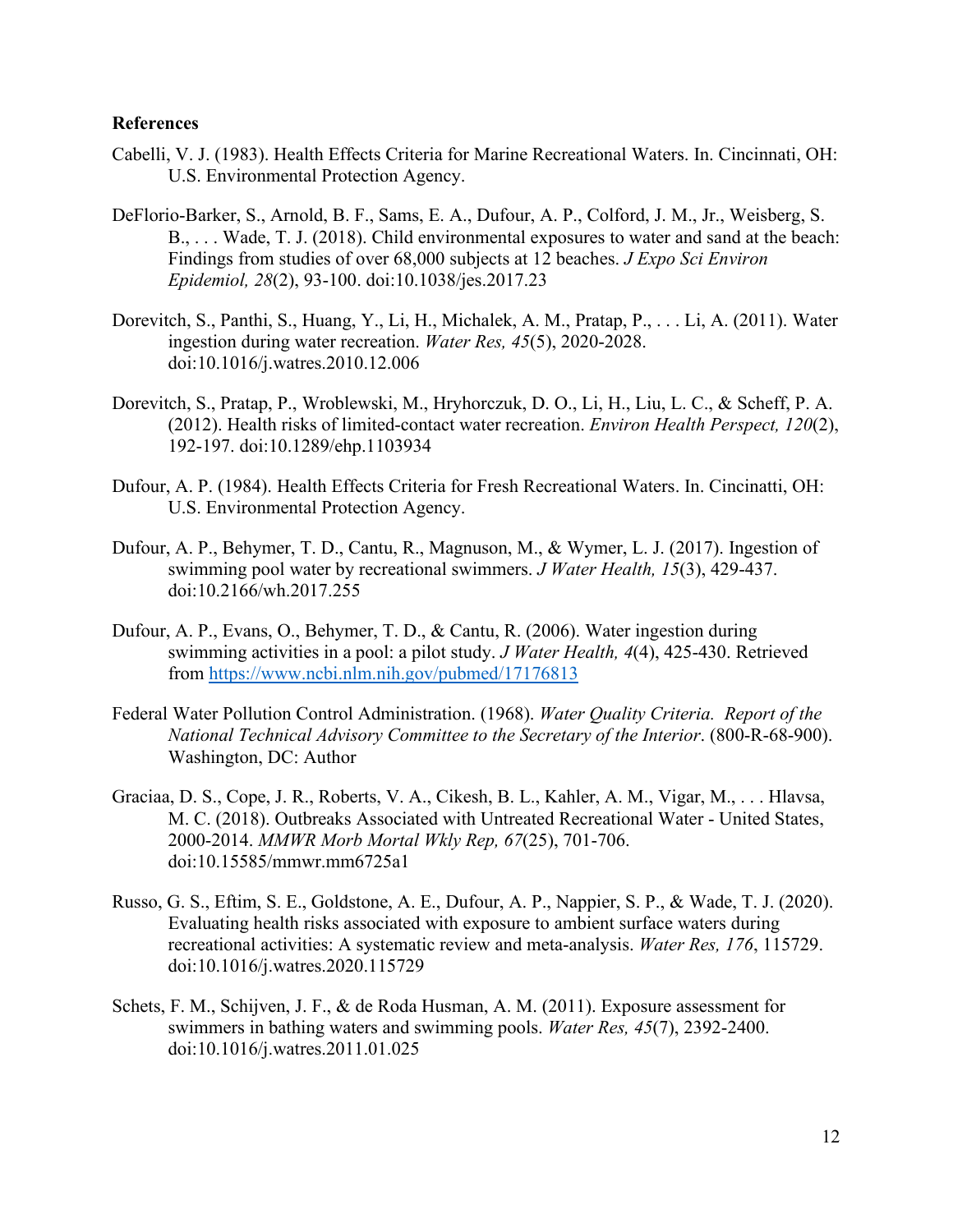- Schijven, J., & de Roda Husman, A. M. (2006). A survey of diving behaviour and accidental water ingestion among Dutch occupational and sport divers to assess the risk of infection with waterborne pathogenic microorganisms. *Environ Health Perspect, 114*(5), 712-717. doi:10.1289/ehp.8523
- Stone, D. L., Harding, A. K., Hope, B. K., & Slaughter-Mason, S. (2008). Exposure assessment and risk of gastrointestinal illness among surfers. *J Toxicol Environ Health A, 71*(24), 1603-1615. doi:10.1080/15287390802414406
- Suppes, L. M., Abrell, L., Dufour, A. P., & Reynolds, K. A. (2014). Assessment of swimmer behaviors on pool water ingestion. *Journal of Water and Health, 12*(2), 269-279. doi:10.2166/wh.2013.123
- USEPA. (1986). *Ambient Water Quality Criteria for Bacteria - 1986*. (440-5-84-002). Washington DC: Author
- USEPA. (2009). *Report on 2009 National Epidemiologic and Environmental Assessment of Recreational Water Epidemiology Studies*. (EPA-600-R-10-168). Washington, DC: Author Retrieved from [https://www.epa.gov/sites/production/files/2019-](https://www.epa.gov/sites/production/files/2019-03/documents/report-2009-national-epidemiologic-studies.pdf) [03/documents/report-2009-national-epidemiologic-studies.pdf](https://www.epa.gov/sites/production/files/2019-03/documents/report-2009-national-epidemiologic-studies.pdf)
- USEPA. (2012a). *Microbial Risk Assessment Guideline: Pathogenic microorganisms with focus on food and water.* (EPA/100/J-12/001). Washington DC: Author
- USEPA. (2012b). *Recreational Water Quality Criteria*. (820-F-12-058). Washington DC: Author Retrieved from [https://www.epa.gov/sites/production/files/2015-](https://www.epa.gov/sites/production/files/2015-10/documents/rwqc2012.pdf) [10/documents/rwqc2012.pdf](https://www.epa.gov/sites/production/files/2015-10/documents/rwqc2012.pdf)
- USEPA. (2019a). *Recommended Human Health Recreational Ambient Water Quality Criteria or Swimming Advisories for Microcystins and Cylindrospermopsin*. (822-R-19-001). Washington DC: Author Retrieved from [https://www.epa.gov/sites/production/files/2019-05/documents/hh-rec-criteria-habs](https://www.epa.gov/sites/production/files/2019-05/documents/hh-rec-criteria-habs-document-2019.pdf)[document-2019.pdf](https://www.epa.gov/sites/production/files/2019-05/documents/hh-rec-criteria-habs-document-2019.pdf)
- USEPA. (2019b). *Update for Chapter 3 of the Exposure Factors Handbook. Ingestion of Water and Other Select Liquids.* (600-R-18-259F). Washington, DC: Author Retrieved from <https://www.epa.gov/expobox/exposure-factors-handbook-chapter-3>
- Wade, T. J., Calderon, R. L., Brenner, K. P., Sams, E., Beach, M., Haugland, R., . . . Dufour, A. P. (2008). High sensitivity of children to swimming-associated gastrointestinal illness: results using a rapid assay of recreational water quality. *Epidemiology, 19*(3), 375-383. doi:10.1097/EDE.0b013e318169cc87
- Wade, T. J., Calderon, R. L., Sams, E., Beach, M., Brenner, K. P., Williams, A. H., & Dufour, A. P. (2006). Rapidly measured indicators of recreational water quality are predictive of swimming-associated gastrointestinal illness. *Environ Health Perspect, 114*(1), 24-28. doi:10.1289/ehp.8273